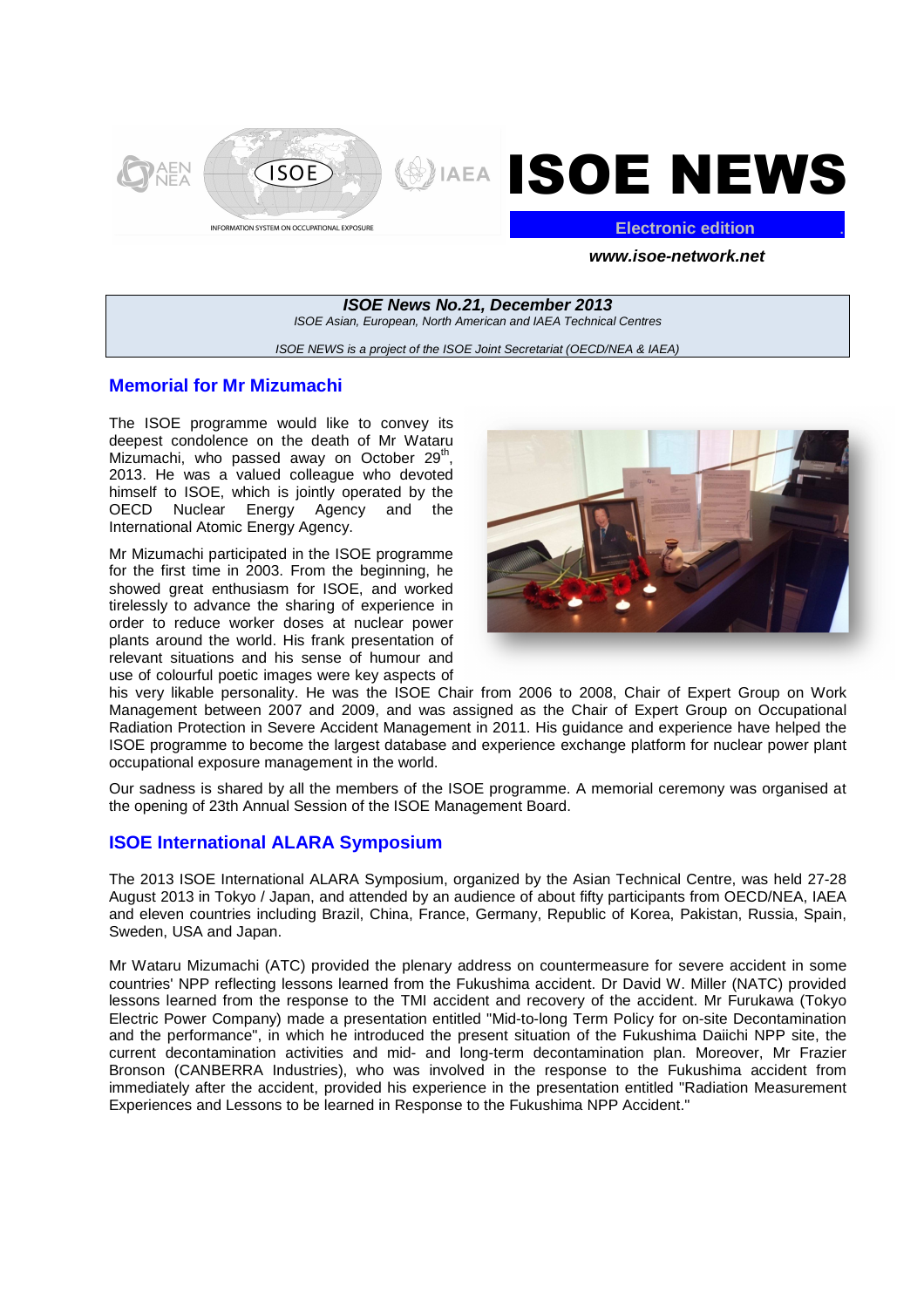

International Symposium participants (August 2013)

Distinguished paper was titled Cook Critical RP Survey Program, presented by Mr, Robert Hite, Cook Nuclear Plant Radiation Protection Manager (American Electric Power). He mentioned the importance of systematic approach to radiation protection program information capture and indicated that the concept is to;

- Identify certain surveys as "critical",
- Schedule the performance of the surveys with logic,
- Ensure surveys are completed the same shift, and
- Enhance the level and timeliness of supervisory oversight over their conduct and timely review and approval.

The requirements of the critical survey were summarized as follows;

- Designated prior to performance to allow time for planning and discussion.
- Includes a pre job brief from RP supervisor to technician performing survey to include documentation (template), survey instruments and radiations to be measured.
- Survey to be completed by technician who has done survey before or briefed by technician or supervisor who has done it.
- Should be reviewed by supervision before work starts.
- Should be documented by technician by end of shift.

In connection with the symposium, the participants had the opportunity to participate a technical visit in Fukushima Dai-ichi NPP. They were asked to wear protective clothing and half-face mask. Below photos show participants inside the bus provided by TEPCO, the transmission line tower that collapsed, large-size storage tanks and damage to the auxiliaries.





Fukushima site visit (August 2013)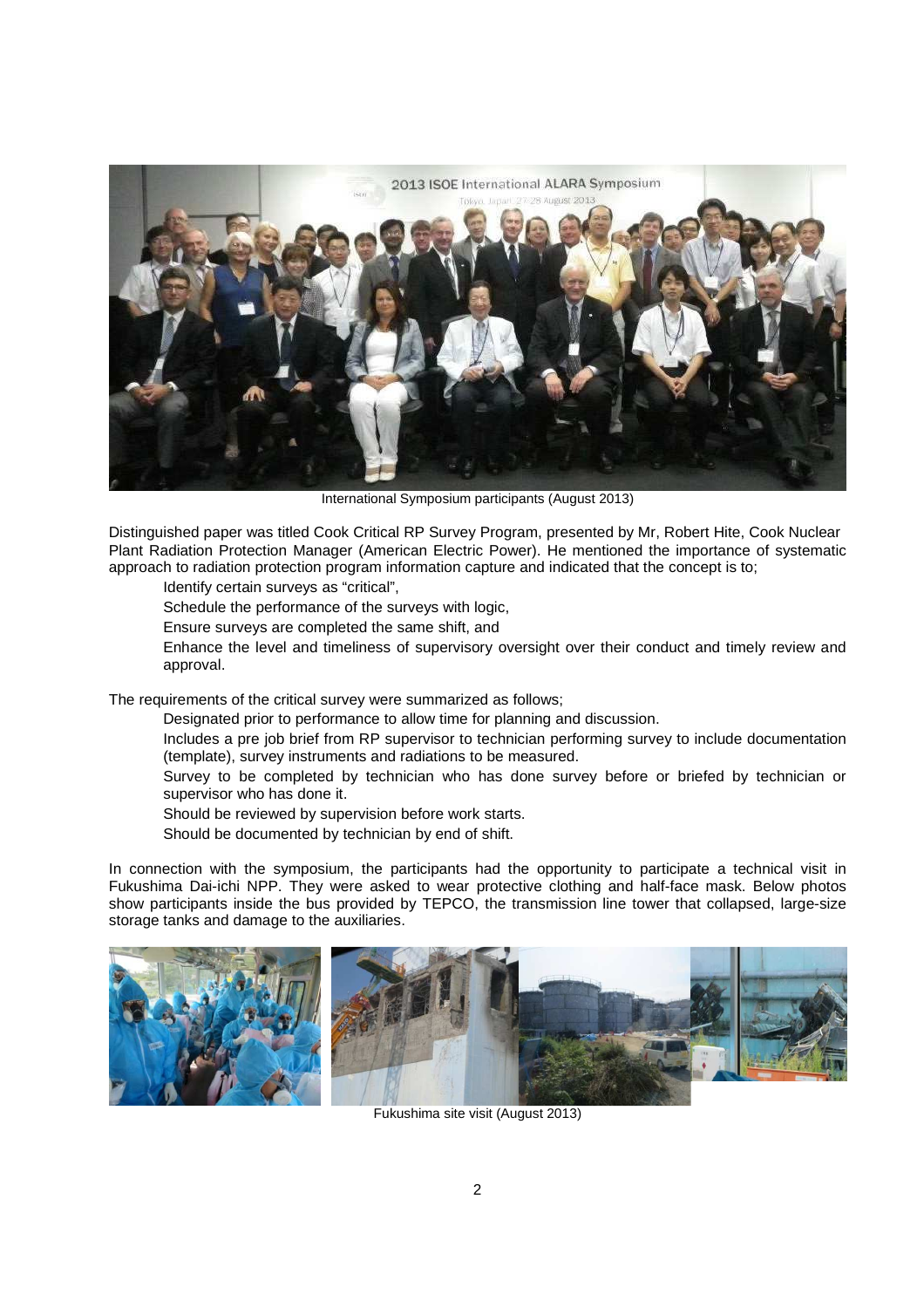# **ISOE Management Board Meeting in November 2013**

The 23rd annual meeting of the Information System on Occupational Exposure (ISOE) Management Board, held on 20-21 November 2013 in Paris, was attended by participants from nuclear electricity utilities and national regulatory authorities from fourteen countries.

The Management Board reviewed the 2013 achievements and programme for 2014. Key outcomes included approvals to:

- removal of restrictions for regulatory authority users of the ISOE database (became effective on 26 November 2013),
- new MADRAS analysis of the database,
- consolidated report on the ISOE Technical Centres performance indicators,
- $-$  two expert group's (including EGWC and interim EG-SAM reports),
- organisation of an International Workshop on Occupational Radiation Protection in Severe Accident Management in the US, and
- Organisation of regional symposia in the US, Switzerland and Republic of Korea.

In connection with the current ISOE Terms and Conditions, new Chair-elect and Vice–Chair were elected. The Management Board has agreed to initiate a procedure to establish a new joint working group in the field of decommissioning with the International Co-operative Programme on Decommissioning (CPD). Both ISOE and CPD are joint undertakings of the NEA. In addition, Mr Borut Breznik (Slovenia) and Mr Carl Göran Lindvall (Sweden) were assigned as the ISOE News' Editorial Board members.

### **ISOE Expert Groups Reports**

On 20th – 21st November 2013, the ISOE Management Board approved two expert group's reports. The report on "Radiation Protection Aspects of Primary Water Chemistry and Source-term Management" reflects the current state of knowledge, technology and experience. With the approval of the report, the expert group was disbanded by the Management Board. The interim report on "Occupational Radiation Protection in Severe Accident Management and Post-accident Recovery", which will be finalized during an International ISOE Workshop in June 2014, is to identify best occupational radiation protection approaches in strategies and practices. Limitations for developing effective management and national experiences for strategies of Severe Accident Management are to be incorporated into the final version of the report. Both documents will be published and made available for downloads through the ISOE Network web-site early next year.

### **NATC January Symposium**

2014 North American ISOE ALARA Symposium will focus on ALARA lessons learned in the management of worker doses during refueling outages for PWR, BWR & CANDU plants at the 13-15, January 2014 symposium in Ft. Lauderdale, FL USA. There is strong competition this year for the 2013 NATC World Class ALARA Performance Award. Farley, Braidwood and Beaver Valley have submitted comprehensive applications for being selected as the winner of this prestigious award in January. Over 30 vendors have registered to demonstrate their technology at the ALARA Symposium Exhibition Hall.

US NRC Region III & IV RPM meeting with regulators is planned for 16-17 January 2014 at Ft. Lauderdale, FL. There is no cost for attending this open forum for discussion of good practices and ALARA lessons learned as manager plan their 2014 ALARA station dose goals and share their insights on safe and efficient refueling & maintenance outages.

The following NATC Continuing Education Courses are offered prior to the Symposium: Session #1: Alpha Hazard Awareness and NPP RP Department Program Elements The course discusses the RP ALARA Program for a Nuclear Power Plant including templates for Alpha controls for BWR, PWR, & CANDU procedures, plant specific air sampling database, smear sample spread sheet, RP Professional and RP Technician training, and program audit/industry benchmarking results.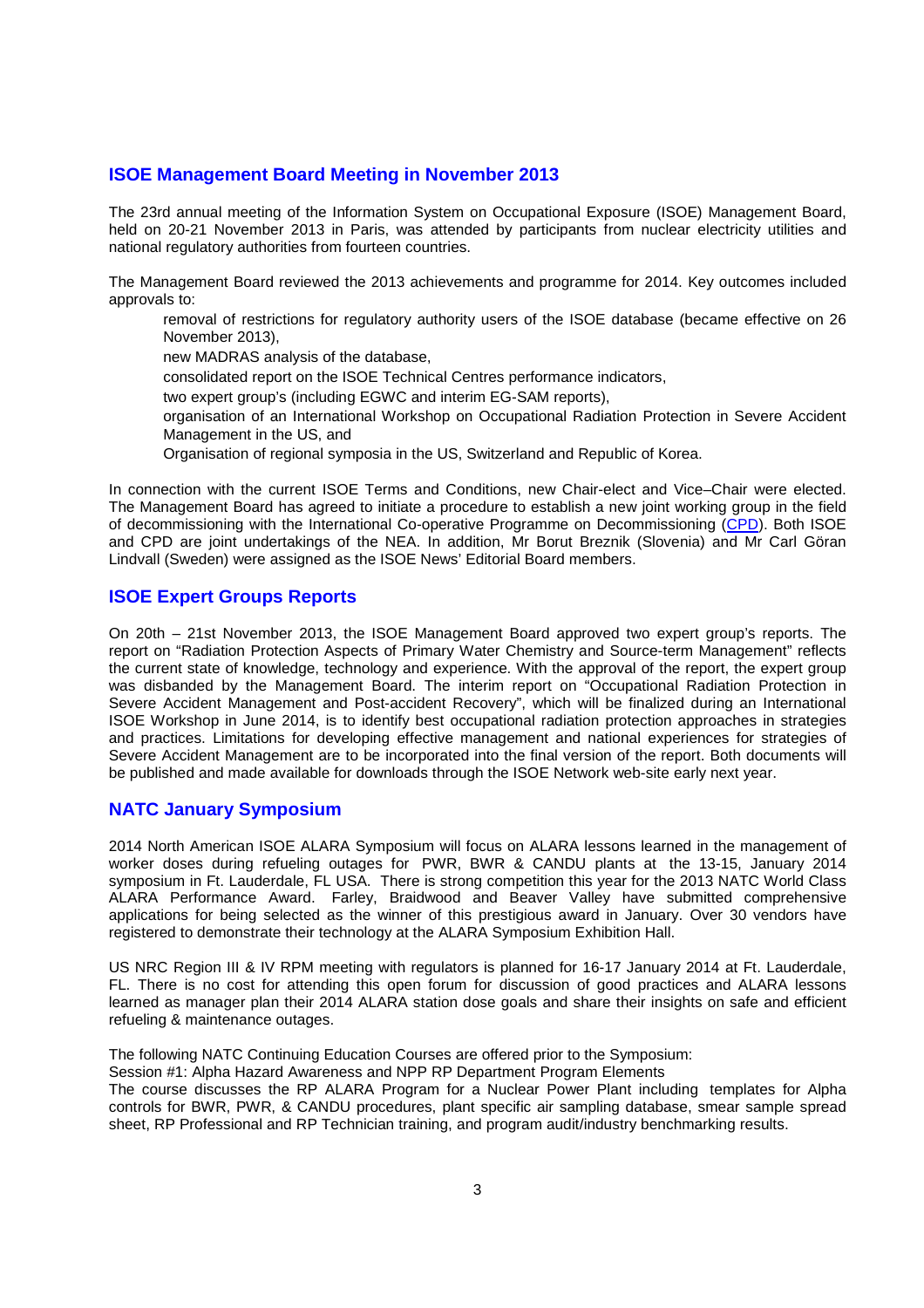Session #2: Introduction to Data Mining for ALARA outage dose planning, historic modeling and optimization analysis with university super computer resources.

Session #3: Primary Water Chemistry and Source-term Management ,ISOE Expert Group Report

Source term reduction experts in chemical engineering, outage work management and water chemistry discuss various shutdown and clean-up techniques for BWRs, PWRs & CANDU plants. Also, the new ISOE Water Chemistry and Source Term Expert Group Report will be introduced. Experts from 5 countries including France, Canada, USA, Belgium and S. Korea, preparation of this report from 2010 – 2013.

Finally, the ISOE US & French working group on CZT measurements at PWRs will discuss their results. USA PWRs and French PWRs initiated a joint ISOE program to perform CZT measurements with the Canberra CZT instrumentation at specific locations in the plant during outage periods. The new University of Michigan CZT system (Polaris-H) will also be introduced by Dr. Zhong He with one year of in-plant measurement results from a US PWR. The Polaris-H system is unique with high sensitivity to gamma spectrum measurement and individual isotopic identification displayed on digital photo of in-plant area.

## **International ISOE Workshop 2014**

International Workshop on Occupational Radiation Protection in Severe Accident Management", co-sponsored by the OECD Nuclear Energy Agency (OECD NEA) and the International Atomic Energy Agency (IAEA) and hosted by the Nuclear Energy Institute (NEI), will be held 17 -18 June 2014 in Washington DC, USA.

The ISOE, with its participating utilities and regulatory authorities, is a core group of experts for exchanging experience in developing safe, sustainable and societally acceptable strategies for emerging operational issues in the field of occupational radiation protection. In response to the Fukushima Daiichi nuclear power plant accident, the Expert Group on Occupational Radiation Protection in Severe Accident Management and Post-Accident Recovery (EG-SAM) was established in May 2011. The overarching objectives of the expert group are to contribute to occupational exposure management (providing a view on management of high radiation area worker doses) in Fukushima with the ISOE participants, and to address the experience of various ISOE utilities with various occupational radiation protection management approaches in severe accidents, radiation protection management approaches for highly contaminated areas, selection of proper RP protective tools and clothes including remotely operated instruments, means to fix and eliminate contamination, access procedures to the site, shielding, emergency/accident individual dosimetry and its assessment, psychological aspects, etc. The final product of the group will be a report on best occupational radiation protection management procedures for proper radiation protection job overage during severe accident, initial response and recovery efforts and radiation protection lessons learned from previous reactor accidents.

The interim report of the EG-SAM, which was accomplished during meetings through 2012 - 2013 and approved in the 23th Annual Session of ISOE Management Board, includes perspectives of the group and discussions on:

- Radiation Protection Management and Organisation,
- Radiation Protection Training and Exercises related to Severe Accident Management,
- Facility Configuration and Readiness,
- Overall Approach on the Protection of Workers,
- Radioactive Materials, Contamination Controls and Logistics, and
- Lessons Learned from the past accidents.

With the completion of the first step, the Management Board decided to organize an international workshop to introduce the interim report and to incorporate the national experiences that will be presented during the workshop for the finalization of the report.

The objectives of the Workshop are to share practices and experiences in approaches to severe accident management. The workshop will identify national experiences to be incorporated to the final version of ISOE EG-SAM report.

Workshop participation is limited and registration is required. The deadline for registration is 30 May 2014. Workshop web-site: http://www.oecd-nea.org/jointproj/isoe/workshop/

Registration can be done at the following website: http://www.oecd-nea.org/confdb/confdb/conf?id=142